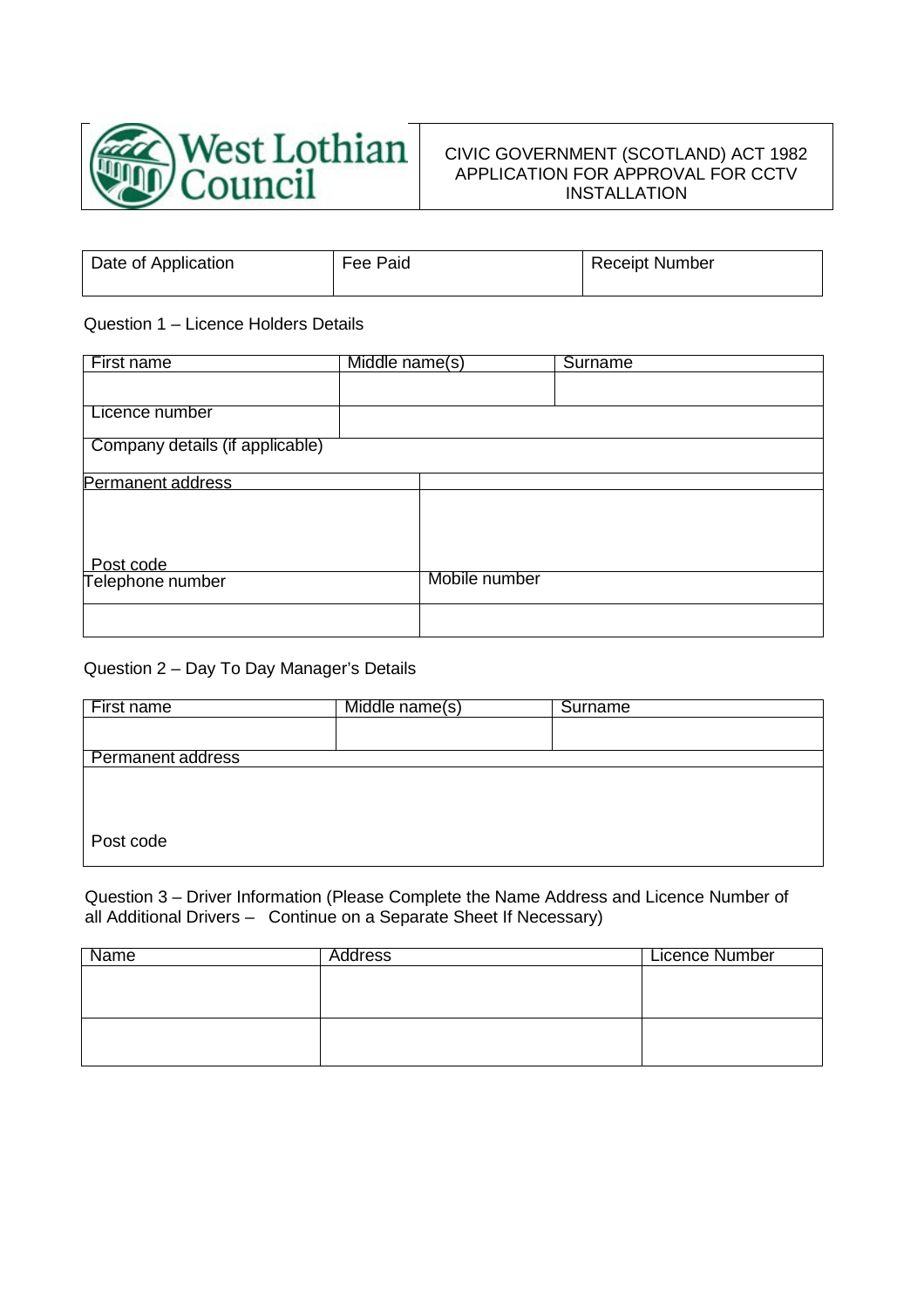## Question 4 – Vehicle Details

| Licence Number               | <b>Registration Number</b>                                          |                    |
|------------------------------|---------------------------------------------------------------------|--------------------|
| Make and model               |                                                                     |                    |
| Number of doors              |                                                                     |                    |
| Rear facing seats<br>*Yes/no | Screen between driver and   Maximum number of<br>passengers *Yes/no | passengers *Yes/no |

Question 5 – CCTV System Details

| Details of System (please continue on<br>a separate sheet if necessary |  |
|------------------------------------------------------------------------|--|
| <b>Proposed installer</b>                                              |  |
|                                                                        |  |
|                                                                        |  |
| How will images be available                                           |  |
|                                                                        |  |

In making this application I understand that my licence will be subject to a number of additional conditions attached hereto and that all drivers using my vehicle will also be required to agree to these conditions.

| Date | Name of Applicant      |  |
|------|------------------------|--|
|      | Signature of Applicant |  |

| Date | Name of Agent/Day to Day  |  |
|------|---------------------------|--|
|      | Manager                   |  |
|      | Signature of Agent/Day to |  |
|      | Day Manager               |  |

Privacy Statement – Data Protection

All personal information that you supply will be used to process your application in accordance with data protection law and the Civic Government (Scotland) Act 1982.

We will share your information with Police Scotland and the Taxi Examination Centre which is operated by the City of Edinburgh Council.

We are required by law to protect the public funds we administer. Therefore in line with the National Fraud Initiative (NFI) we may also share your information with other bodies responsible for auditing or administering public funds in order to prevent and detect fraud.

Further information about how we handle your personal information, including how long we retain the information, information about the NFI and how you can complain about our handling of your information, is available in our Privacy Notice which can be found on the Licensing Team's webpage [https://www.westlothian.gov.uk/licensing.](https://www.westlothian.gov.uk/licensing) A copy of our Privacy Notice is available on request by contacting the Licensing Team, email: [licensingservices@westlothian.gov.uk,](mailto:licensingservices@westlothian.gov.uk) telephone: 01506 281632.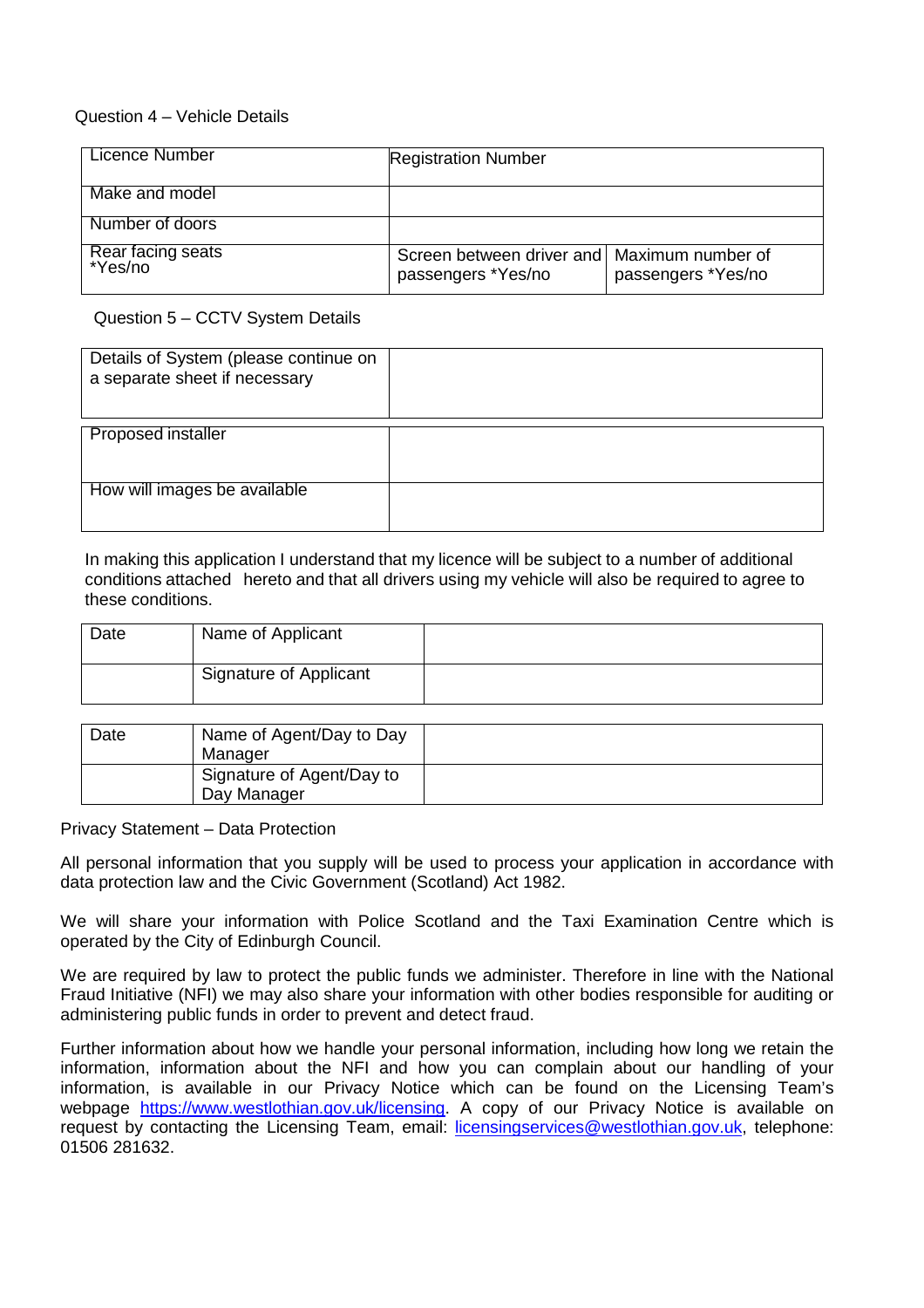### APPENDIX 1

### Minimum Specification for CCTV Systems Installed in Licensed Vehicles

Only systems which meet the following minimum requirements will be considered by the Council and may be approved to be installed in licensed vehicles.

The system shall as a minimum:

1. Meet the current Information Commissioner data protection requirements.

2. Be capable of date, time and vehicle identification text information.

3. Be capable of capturing images during daylight and darkness of a sufficient quality to enable identification of any person travelling in the vehicle and be of such a quality that they can be used for prosecution purposes

4. Be capable of providing voice recording, which can be activity driven.

5. Be capable of recording and storing images for a minimum period of 7 days.

6. Have the integrity to prevent images being removed, downloaded or viewed by any person other than the nominated Council or Police staff.

7. Provide that images are only capable of being downloaded by a system administrator.

8. Be digitally encrypted.

9. Provide that the hard disk or data card is not able to be accessed by the driver or any other person travelling in the vehicle.

10. Provide that the data unit is stored separately from the camera(s) and out of view of the person(s) travelling in the vehicle.

11. Provide that any equipment does not present any risk to any person travelling in the vehicle and as far as possible cannot be tampered or damaged by any person travelling in the vehicle.

12. Provide that any equipment installed in the vehicle shall be capable of withstanding and functioning if the vehicle stops suddenly or there is any impact.

13. Ensure that the area recorded by the camera does not extend outside of the vehicle.

14. Any system must be marked as complying with European Industry Standards.

15. Be designed for recording and post event investigation with no live monitoring required.

16. Be capable of recording all person(s) travelling within the vehicle, including the driver.

17. Be capable of providing images and sound in a format that is easily useable by Police and the Court system (DVD format recommended).